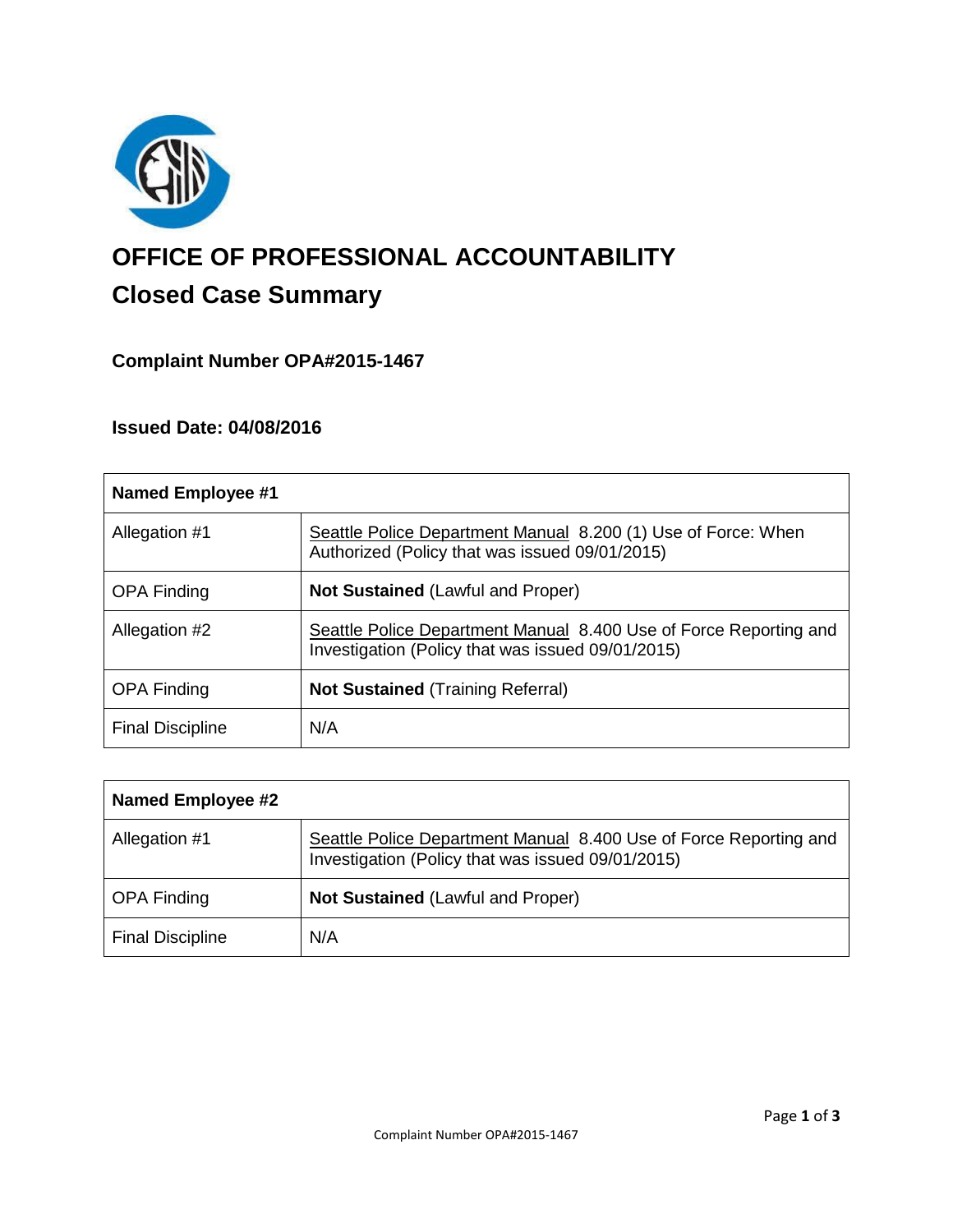## **INCIDENT SYNOPSIS**

Named Employee #1 observed a known subject with an outstanding felony warrant. The subject fled from Named Employee #1 when he approached her. Named Employee #1 shoved the subject from behind, resulting in the subject falling to the ground and abrading her knees. The subject was arrested and Named Employee #1 screened the incident with Named Employee #2.

## **COMPLAINT**

The complainant alleged that Named Employee #1 used excessive force when he tackled the subject to the ground which caused injury to the subject's knees.

## **INVESTIGATION**

The OPA investigation included the following actions:

- 1. Review of the complainant statement
- 2. Search for and review of all relevant records and other evidence
- 3. Review of In-Car Video
- 4. Interview of SPD employees

#### **ANALYSIS AND CONCLUSION**

At the time Named Employee #1 used force on the subject by pushing her in the back as she was running away from the police, he knew she had a felony warrant out for her arrest and reasonably believed she was attempting to escape and actively resisting his efforts to take her into custody. Given the warrant, it was necessary for Named Employee #1 to take reasonable steps to arrest the subject and to use reasonable and proportional force to do so. The force used by Named Employee #1 was probably the least amount he could use and still be reasonably assured she would not escape. Named Employee #1 was aware of several pieces of information all indicating the possibility the subject had been injured as a result of his use of force. Named Employee #1 should have immediately informed his supervisor of this fact. This would have alerted the chain of command that the force used needed to be investigated and reviewed as a higher level of force used. While Named Employee #1 could have done more to communicate with his chain of command in a timely manner, the OPA Director concluded that this omission did not reach to the level of a policy violation, especially since Named Employee #1 thoroughly documented everything in his use of force statement. Based on what Named Employee #2 knew at the time he screened the arrest and the use of force and that he was not aware of the subject's claim of injury, the investigation concluded that he acted reasonably in classifying the use of force used by Named Employee #1.